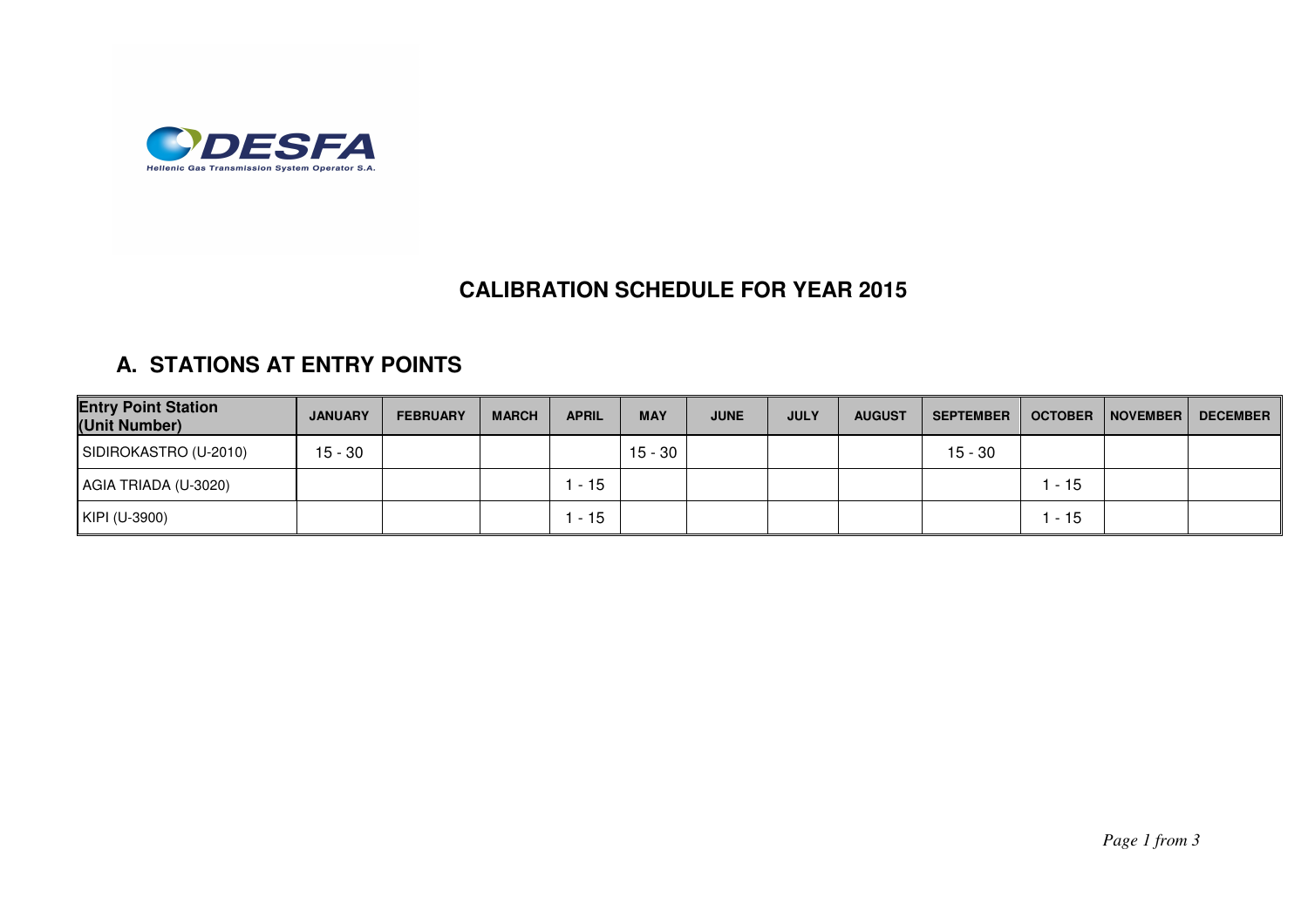## **B. STATIONS AT EXIT POINTS**

| <b>Exit Point Station</b><br>(Unit Number) | <b>JANUARY</b> | <b>FEBRUARY</b> | <b>MARCH</b> | <b>APRIL</b> | <b>MAY</b> | <b>JUNE</b> | <b>JULY</b> | <b>AUGUST</b> | <b>SEPTEMBER</b> | <b>OCTOBER</b> | <b>NOVEMBER</b> | <b>DECEMBER</b> |
|--------------------------------------------|----------------|-----------------|--------------|--------------|------------|-------------|-------------|---------------|------------------|----------------|-----------------|-----------------|
| LAVRIO (U-3430)                            |                |                 | $1 - 15$     |              |            |             | $1 - 15$    |               |                  |                | $1 - 15$        |                 |
| KERATSINI (U-3090)                         |                |                 |              |              | $15 - 30$  |             |             |               |                  |                | $15 - 30$       |                 |
| THRIASSIO (U-2960)                         |                |                 |              |              | $1 - 15$   |             |             |               |                  |                | $1 - 15$        |                 |
| ALIVERI (U-6370)                           | $15 - 30$      |                 |              |              |            |             | $15 - 30$   |               |                  |                |                 |                 |
| WEST ATHENS (U-2990)                       |                |                 |              |              |            | $15 - 30$   |             |               |                  |                |                 | $15 - 30$       |
| NORTH ATHENS (U-2910)                      |                |                 |              | $1 - 15$     |            |             |             |               |                  | $1 - 15$       |                 |                 |
| EAST ATHENS (U-2940)                       |                |                 |              | $1 - 15$     |            |             |             |               |                  | $1 - 15$       |                 |                 |
| ASPROPYRGOS (U-2970)                       |                | $1 - 15$        |              |              |            |             |             | $1 - 15$      |                  |                |                 |                 |
| INOFYTA (U-2880)                           |                |                 |              |              |            | $1 - 15$    |             |               |                  |                |                 | $1 - 15$        |
| HERONAS (U-6020)                           |                |                 | $15 - 30$    |              |            |             |             |               | $15 - 30$        |                |                 |                 |
| <b>HERON II (U-6030)</b>                   |                |                 | $15 - 30$    |              |            |             |             |               | $15 - 30$        |                |                 |                 |
| MARKOPOULO (TM2)                           |                |                 |              |              | $15 - 30$  |             |             |               |                  |                | $15 - 30$       |                 |
| AdG (U-2820)                               |                |                 |              |              |            | $1 - 15$    |             |               |                  |                |                 | $1 - 15$        |
| AdG III (TM1/TM5)                          |                |                 |              |              |            | $1 - 15$    |             |               |                  |                |                 | $1 - 15$        |
| MOTOR OIL (U-7130)                         | $15 - 30$      |                 |              |              |            |             | $15 - 30$   |               |                  |                |                 |                 |
| AGIOI THEODOROI (U-7045)                   |                |                 |              | $1 - 15$     |            |             |             |               |                  | $1 - 15$       |                 |                 |
| <b>VOLOS (U-2680)</b>                      |                |                 |              |              | $15 - 30$  |             |             |               |                  |                | $15 - 30$       |                 |
| NORTH LARISSA (U-2520)                     |                |                 |              |              | $15 - 30$  |             |             |               |                  |                | $15 - 30$       |                 |
| SOUTH LARISSA (U-2530)                     |                |                 |              |              | $15 - 30$  |             |             |               |                  |                | $15 - 30$       |                 |
| VIPE LARISSA (U-2515)                      |                |                 |              |              | $1 - 15$   |             |             |               |                  |                | $1 - 15$        |                 |